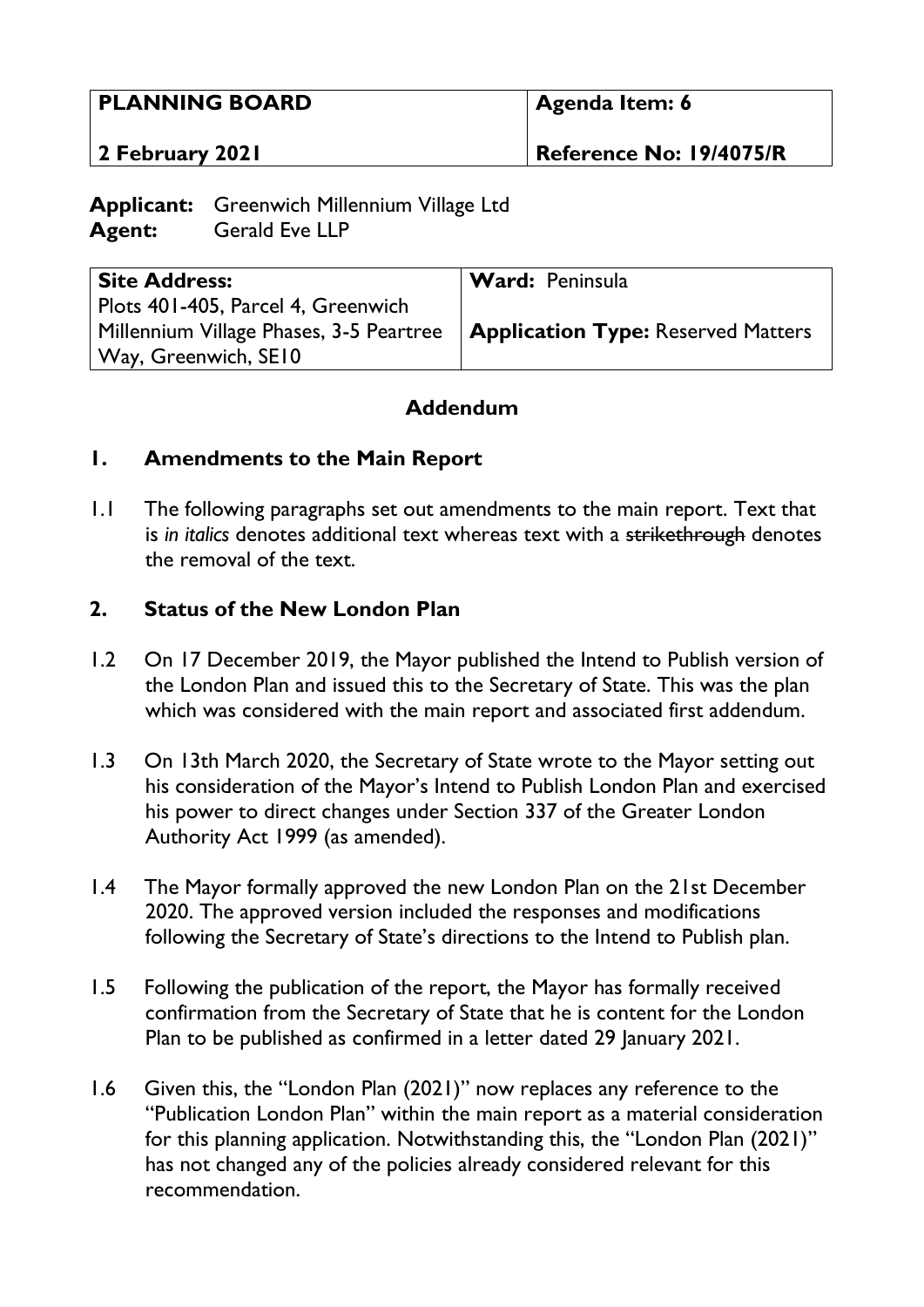## **3. Section 1.0 (Recommendation):**

- 1.2 (i) The prior completion of an agreement under Section 106 of the Town and Country Planning Act 1990 (as amended) containing the planning obligations as summarised in paragraph 25.4 out in this report (see section 27.0), any addendums, and the minutes of this Planning Board meeting; *a Deed of Variation to the Section 106 Legal Agreement dated 30 March 2012 (as varied) containing the planning obligations as summarises in section 25.4 of this report and any addendums and the minutes*
- 1.2 (iii)(b) finalise the detailed terms of the planning obligations pursuant to Section 106 the deed of variation under Section 106(A) of the Town and Country Planning Act 1990 (as amended), as set out in this report, its addendums and the minutes of this Planning Board meeting.
- 1.2(iv) In the event that the *Deed of Variation* Section 106 Agreement is not completed within three (3) months of the date of this Planning Board meeting, to authorise the Assistant Director of Planning & Building Control to consider whether permission should be refused on the grounds that the proposals are unacceptable in the absence of the obligations which would have been secured, and if so, to determine the application with reasons for refusal which will include the following

| Transportation       |                               |                                                                                                                                   |
|----------------------|-------------------------------|-----------------------------------------------------------------------------------------------------------------------------------|
| <b>Cycle Parking</b> | No. Proposed Cycle<br>Parking | 950 long stay and 20<br>short stay spaces                                                                                         |
|                      |                               | Plot $401 - 200$ 207<br>Plot $402 - 183$ 187<br>Plot $403 - 181$ /92<br>Plot $404 - 198$ 200<br>Plot $405 - 188$ 190              |
|                      |                               | And 4 short stay<br>spaces per plot                                                                                               |
|                      | Complies with policy          | No – however, the<br>applicant has<br>committed to<br>updating this and this<br>will be reported in an<br>addendum report.<br>Yes |

# 4. **Section 3.0 (Summary):** The following amendments are made: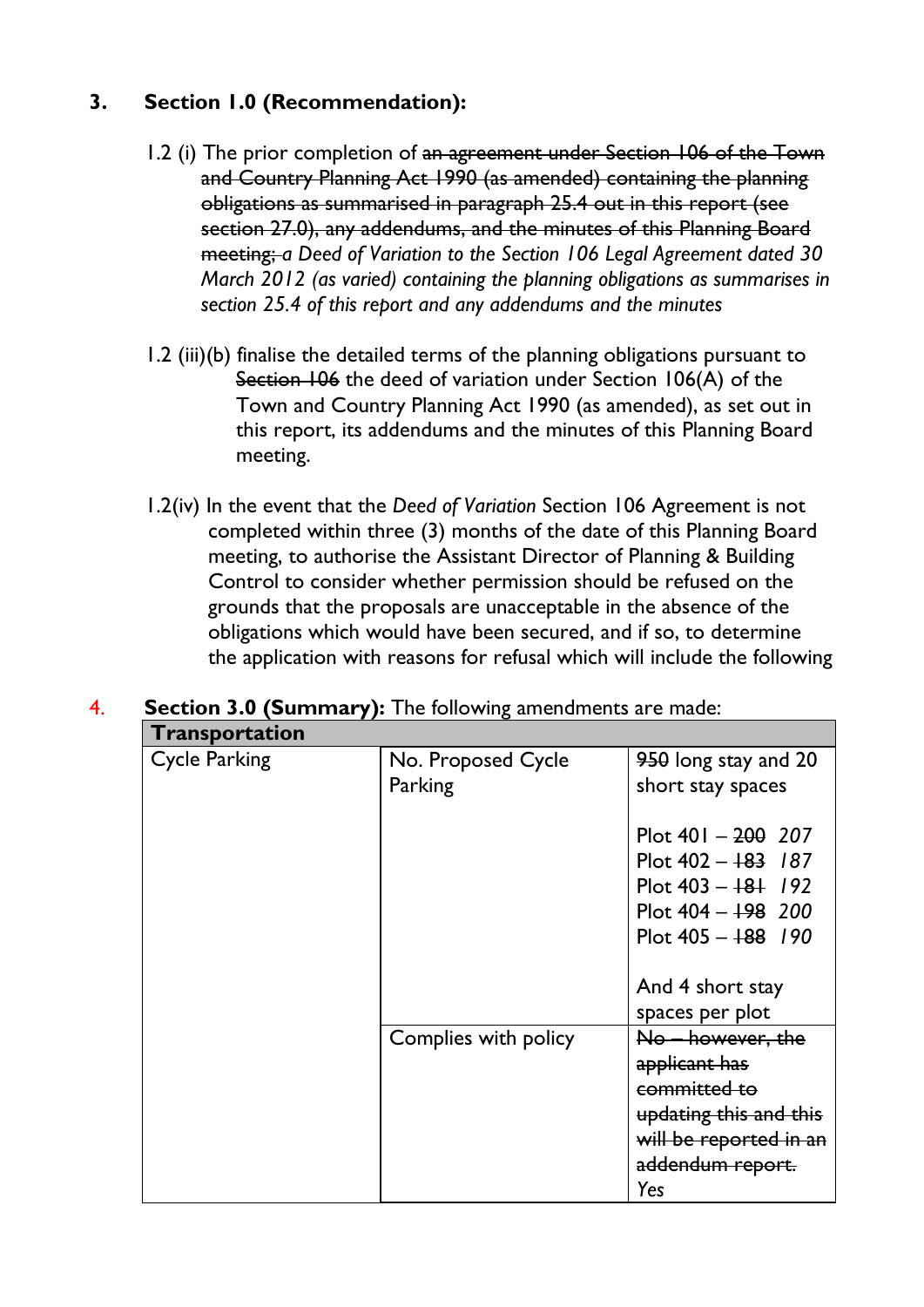| <b>Details of</b>        | <b>Summary of</b>            | <b>Officers comments</b>    |
|--------------------------|------------------------------|-----------------------------|
| <b>Representation</b>    | <b>Comments</b>              |                             |
| Port of London Authority | Object to the application    | The PLA have requested a    |
|                          | until it can be              | number of conditions be     |
|                          | appropriately                | imposed. These have all     |
|                          | demonstrated that the        | been accepted by the        |
|                          | acoustic measures            | applicant. The conditions   |
|                          | necessary to safeguard       | are in the advance stages   |
|                          | the operation of the         | of drafting in consultation |
|                          | wharfs has been              | with the PLA although       |
|                          | appropriately accounted      | final confirmation that     |
|                          | for.                         | these are acceptable has    |
|                          |                              | not yet been received.      |
|                          | Following the publication of | This will be updated in an  |
|                          | the report, the PLA have     | addendum report.            |
|                          | confirmed that subject to    |                             |
|                          | the imposition of the        | The conditions have been    |
|                          | conditions relating to noise | accepted by the applicant   |
|                          | included in Appendix 2 of    | and are included in         |
|                          | this report, the PLA have no | Appendix 2 of this report.  |
|                          | objection to the proposal.   |                             |

## **1.7 Section 8.1 Statutory Consultees:** The following amendments are made:

## **1.8 Section 14.0 (Residential Accommodation)**

14.10 Of the private units a total of 40 units will be provided as wheelchair adaptable units, which equates to 10.2%. These are proposed in Plots 402, 404 and 405 and the unit size is as follows: 28x 2b3p and 12x 3b5p. The units will be subject to a marketing period, should there be no interest in the unit as wheelchair adaptable then the applicant will be able to advertise the units for non-wheelchair users. Full details of the marketing strategy shall be required by a condition imposed on the outline planning permission *this reserved matters application.* The adaptable units within the Shared Ownership tenure are provided in Plot 403. The private tenure units are distributed amongst the remaining plots.

## **1.9 Section 11.0**

- 11.2 The outline application as amended by 19/1545/MA established the following parameters for Plots 401-405: *Land Use*
	- Plots 401-405 Solely Use Class A3 *C3* (Residential)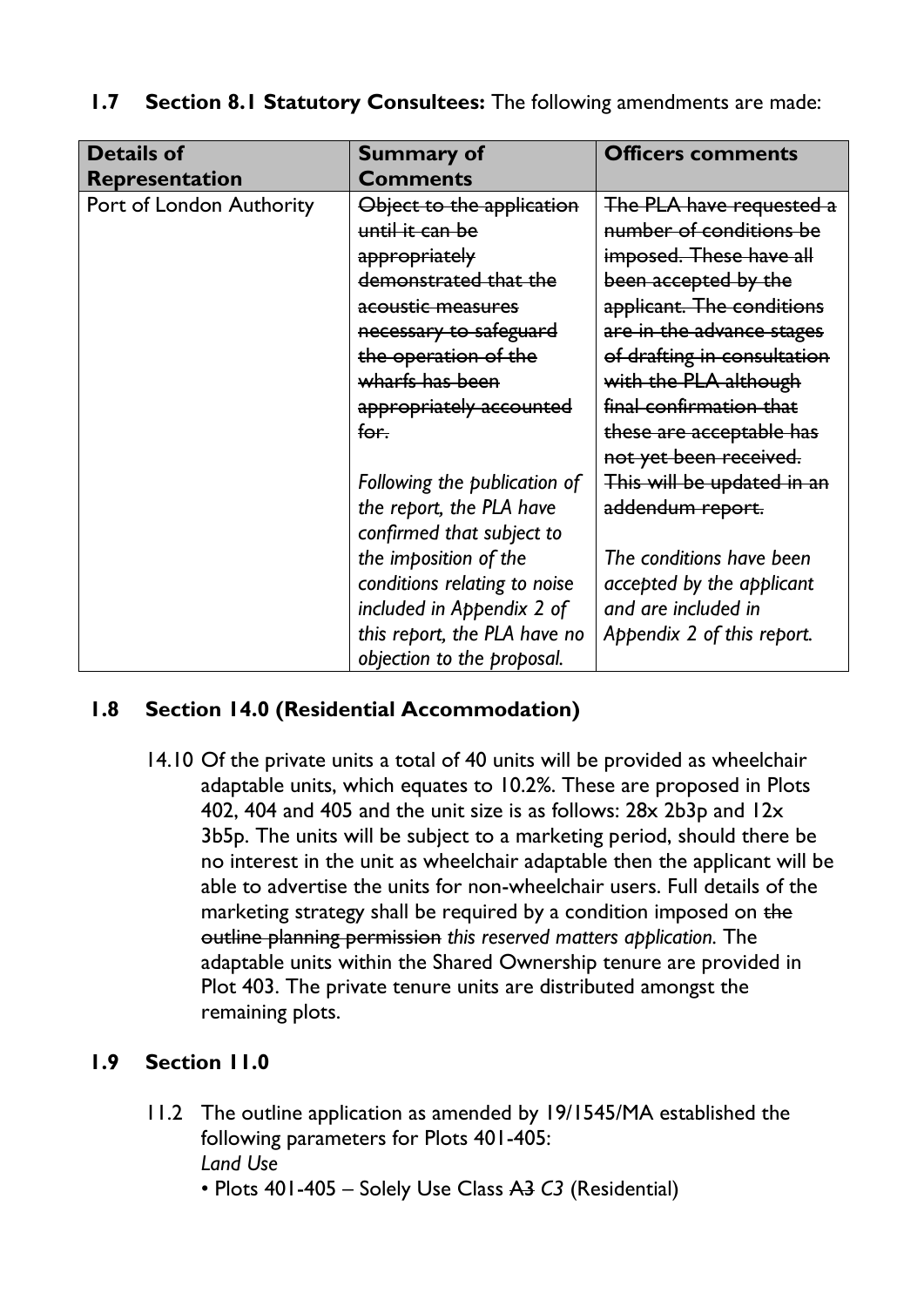#### **1.10 Section 20.0 (Impact on Transport and Infrastructure):** The following amendments are made:

20.8 The proposal includes a total of 950 *976* cycle parking spaces. The breakdown of this is as follows:

| <b>Plot</b>     | <b>Long Stay</b>   | <b>Total</b>    |
|-----------------|--------------------|-----------------|
| number          |                    | <b>Required</b> |
| Plot 401        | 200 207            | 207             |
| <b>Plot 402</b> | $183$ 187          | 187             |
| <b>Plot 403</b> | $+8+$ 192          | 192             |
| <b>Plot 404</b> | +98 200            | 200             |
| <b>Plot 405</b> | $+88$ $+90$        | 190             |
| Total           | <del>950</del> 976 | 976             |

20.9 This does not meet the requirements of the condition attached to the Outline Planning Permission, as seen from the above. However the applicant has advised that an updated schedule will be provided to resolve this. This will be reported on an addendum. *Following the publication of the report, the applicant has provided an updated accommodation schedule which now shows the compliant quantum of cycle parking provision as required by Condition 31 attached to 19/1545/MA. Full details will be required by the outline planning permission and a condition imposed on this reserved matters application requires the applicant to comply with London Cycle Design Standards.*

## **1.11 Appendix 1 – Submitted Drawings and Documents:** The following amendments are made:

#### *Submitted documents:*

Accommodation Schedule (2971-SA-0005 *Rev P03*); Design and Access Statement (produced by Jestico and Whiles, dated November 2019); GMV Residual Masterplan Study (produced by Jestico and Whiles, dated August 2018); Landscaping design Report (produced by Turkington Martin, reference TM411-R09); Urban Greening Factor; Assessment of Economic Viability and Affordable Housing Provision Parcel 4 and 5 of Phases 3, 4, and 5 of Greenwich Millennium Village, Greenwich, SE10 (produced by BNP Paribas Real Estate, dated November 2019); Supplementary Viability Note (produced by BNP Paribas Real Estate, dated 30/01/2020 and 27/11/2020); Proposed Scheme Daylight, Sunlight & Overshadowing Parcel 4 (Plots 401, 401, 403, 404 and 405) (Produced by XCO2, dated January 2021); Daylight, Sunlight & Overshadowing Plots 401-405 (produced by XCO2, dated November 2020); Greenwich Millennium Village 401-405 and 501-503 - Outline Construction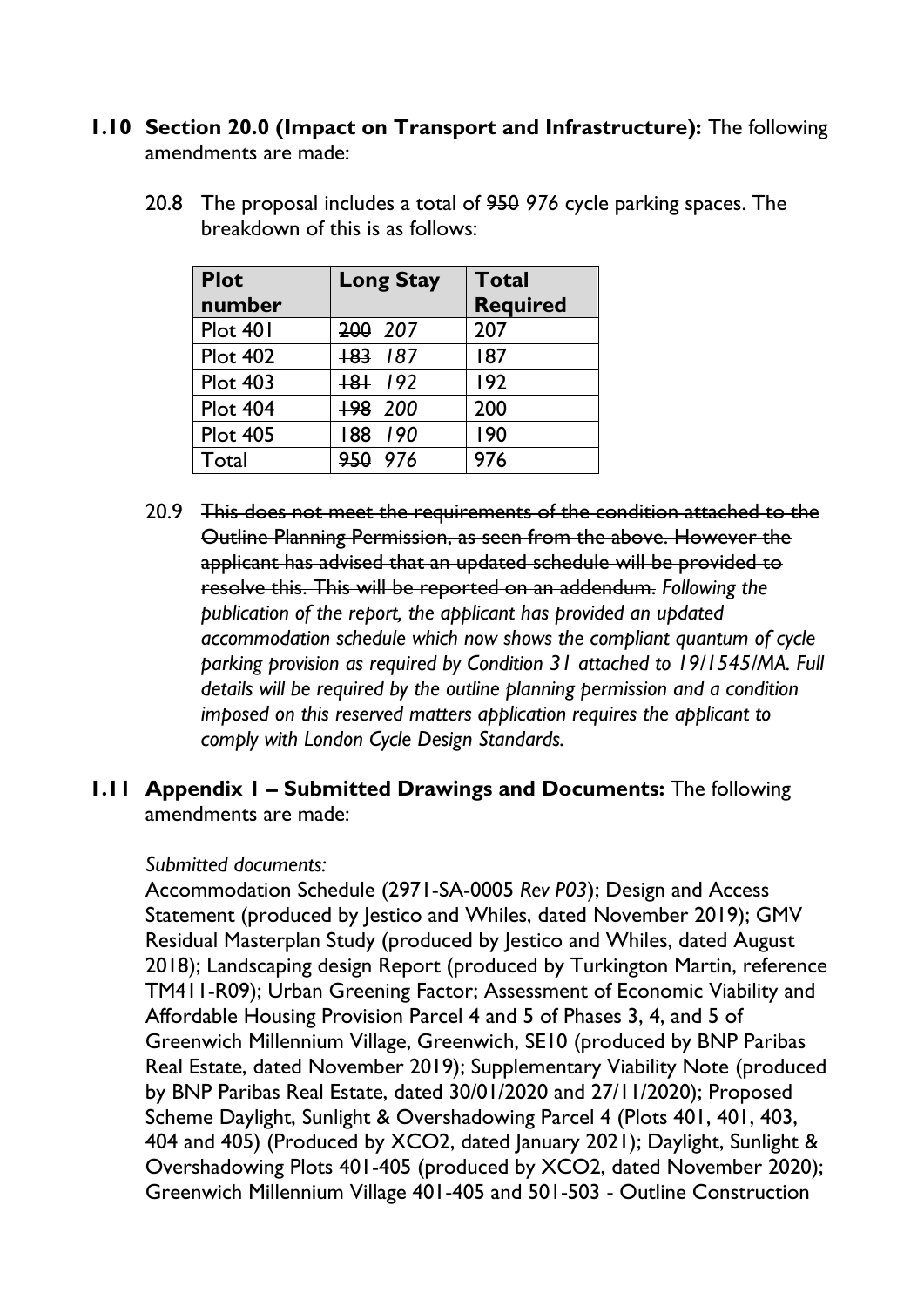Logistics Plan (produced by BuroHappold Engineering, dated 18/11/2019, reference 0043824); Energy Statement (produced by XCO2, dated November 2019); Sustainability Statement (produced by XCO2, dated November 2019); Overheating Design Note (produced by XCO2, dated 06/08/2020, reference 9.379); GMV 400 Series. Planning – Fire Statement (produced by WSP, dated 02/10/2020); Greenwich Millennium Village 400 Series Stage 3 Fire Strategy (produced by WSP, dated October 2019, reference: 70053496-WSP-XX-YY-RP-Y-2019); Greenwich Millennium Village, Parcel 4 – Outline Drainage Strategy (produced by WSP, dated November 2019, reference GMV400-WSP-00-XX-RP-D-000500); Statement of Community Involvement (produced by Kanda); EIA Compliance Letter (produced by Ramboll, dated 22/11/2019, reference L1700003981\_2\_Plot 400's RMA\_EIA); Covering Letter dated 25/11/2019; Wind and Microclimate Analysis Report - Parcel 4 (Plot 401, 402, 403, 404 and 405) (produced by XCO2, dated November 2019); BS5837 Arboricultural Impact Assessment (produced by Tamla Trees, dated November 2019, reference 03170R); Planning condition 87: Internal and facade sound levels (produced by Sandy Brown, dated 22/11/2019, reference 19222-R01-C, Part 1 of 4); Building 401 & 402 facade sound insulation mark ups – balconies and windows (produced by Sandy Brown, dated 22/11/2019, reference 19222-R01-C, Part 2 of 4); Planning condition 87: Internal and facade sound levels (produced by Sandy Brown, dated 22/11/2019, reference 19223-R01-C, Part 3 of 4); Building 403, 404 & 405 facade sound insulation mark ups – balconies and windows (produced by Sandy Brown, dated 22/11/2019, reference 19223-R01-C, Part 4 of 4); Noise Memo, Response to WBM, Safeguarded Wharf Operators, PLA and First Plan (produced by Sandy Brown, dated 11/09/2020) *19290-M001-B GMV 400 and 500 series Sandy Brown response to WBM, Safeguarded Wharf Operators, PLA and First Plan*

**1.12 Appendix 2 – Conditions and Informatives:** The following amendments are made to the Conditions:

## **Condition 2**

#### **Approved Plans and Documents**

The development hereby permitted shall be carried out in accordance with the following approved plans and documents:

2971-DR-0001 P01; 2971-DR-0002 P02; 2971-DR-0003 P01; 2971-DR-0010 P01; 2971-DR-1000 P02; 2971-DR-1001 P01; 2971-DR-1002 P01; 2971-DR-1003 P01; 2971-DR-1004 P01; 2971-DR-1005 P01; 2971-DR-1006 P01; 2971- DR-1007 P01; 2971-DR-1008 P01; 2971-DR-3001 P01; 2971-DR-3002 P01; 2971-DR-3003 P01; 2971-DR-4001 P01; 2971-DR-4002 P01; 2971-DR-4003 P01; 2971-DR-4004 P01; 2971-DR-4005 P01; 2971-DR-4006 P01; 2971-DR-4007 P01; 2971-RP-3300 P01; 2971-SA-0005 P01; 2971-DR-1100 Rev P01;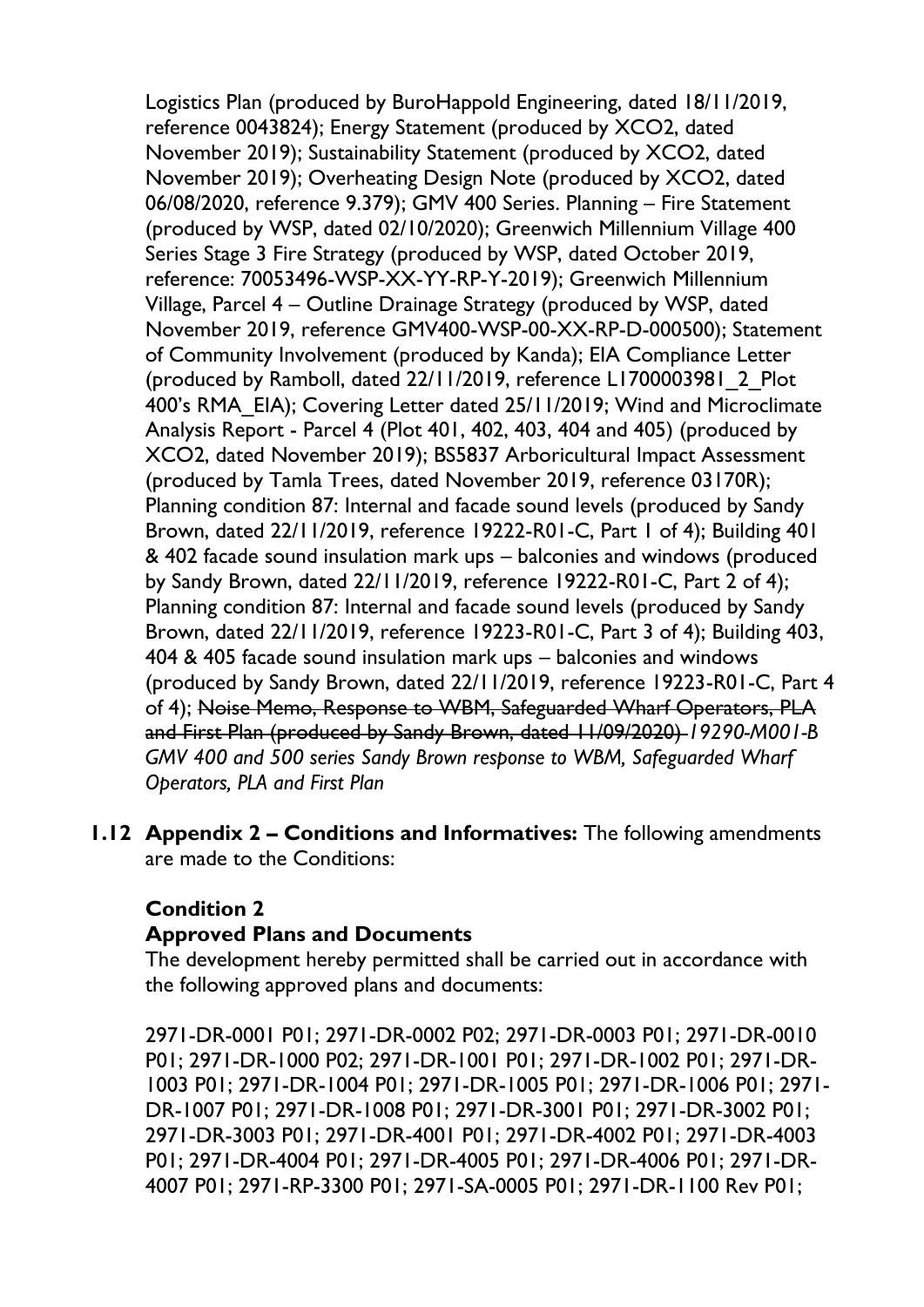TM411L01; TM411L02; ¬¬ TM411L03; TM411L04; TM411L05; TM411L06; TM411L07; TM411L08; TM411L09; TM411LS01; TM411LS02; TM411LS03; TM411LS04; TM411LS05; TM411LS06; TM411LS07; TM411LS08; TM411LS09; 55153-DH-M-10-02-003-C-P; GMV400-WSP-00-XX-DR-D-000510-P04; GMV400-WSP-00-XX-DR-D-000510-P04; GMV405-WSP-00- XX-DR-HW-000110-P02; GMV405-WSP-00-XX-DR-C-000600-P03; GMV404-WSP-00-XX-DR-HW-002251-P01; GMV404-WSP-00-XX-DR-HW-000110-P02; GMV404-WSP-00-XX-DR-C-000600-P03; GMV403-WSP-00- XX-DR-HW-002251-P01; GMV403-WSP-00-XX-DR-HW-000110-P02; GMV403-WSP-00-XX-DR-C-000600-P03; GMV402-WSP-00-XX-DR-HW-002251-P01; GMV402-WSP-00-XX-DR-HW-000110-P02; GMV402-WSP-00- XX-DR-C-000600-P03; GMV401-WSP-00-XX-DR-HW-002251-P01; GMV401-WSP-00-XX-DR-HW-000110-P02; GMV401-WSP-00-XX-DR-C-000600-P03; 2971-DR-1914-P05; 2971-DR-1915-P05; 2971-DR-1916-P06; 2971-DR-1917-P06; 2971-DR-1910-P07; GMV400-WSP-00-XX-DR-HW-002200-P01; GMV400-WSP-00-XX-DR-HW-002201-P01; GMV400-WSP-00- XX-DR-HW-002210-P01; GMV400-WSP-00-XX-DR-HW-002210-P01; GMV400-WSP-00-XX-DR-HW-001205-P02; GMV400-WSP-00-XX-DR-HW-002210-P01; Accommodation Schedule (2971-SA-0005 Rev P03); Design and Access Statement (produced by Jestico and Whiles, dated November 2019); GMV Residual Masterplan Study (produced by Jestico and Whiles, dated August 2018); Landscaping design Report (produced by Turkington Martin, reference TM411-R09); Urban Greening Factor; Assessment of Economic Viability and Affordable Housing Provision Parcel 4 and 5 of Phases 3, 4, and 5 of Greenwich Millennium Village, Greenwich, SE10 (produced by BNP Paribas Real Estate, dated November 2019); Supplementary Viability Note (produced by BNP Paribas Real Estate, dated 30/01/2020 and 27/11/2020); Proposed Scheme Daylight, Sunlight & Overshadowing Parcel 4 (Plots 401, 401, 403, 404 and 405) (Produced by XCO2, dated January 2021); Daylight, Sunlight & Overshadowing Plots 401-405 (produced by XCO2, dated November 2020); Greenwich Millennium Village 401-405 and 501-503 - Outline Construction Logistics Plan (produced by BuroHappold Engineering, dated 18/11/2019, reference 0043824); Energy Statement (produced by XCO2, dated November 2019); Sustainability Statement (produced by XCO2, dated November 2019); Overheating Design Note (produced by XCO2, dated 06/08/2020, reference 9.379); GMV 400 Series. Planning – Fire Statement (produced by WSP, dated 02/10/2020); Greenwich Millennium Village 400 Series Stage 3 Fire Strategy (produced by WSP, dated October 2019, reference: 70053496-WSP-XX-YY-RP-Y-2019); Greenwich Millennium Village, Parcel 4 – Outline Drainage Strategy (produced by WSP, dated November 2019, reference GMV400-WSP-00-XX-RP-D-000500); Statement of Community Involvement (produced by Kanda); EIA Compliance Letter (produced by Ramboll, dated 22/11/2019, reference L1700003981\_2\_Plot 400's RMA\_EIA); *19290-M001-B GMV 400 and 500 series Sandy Brown*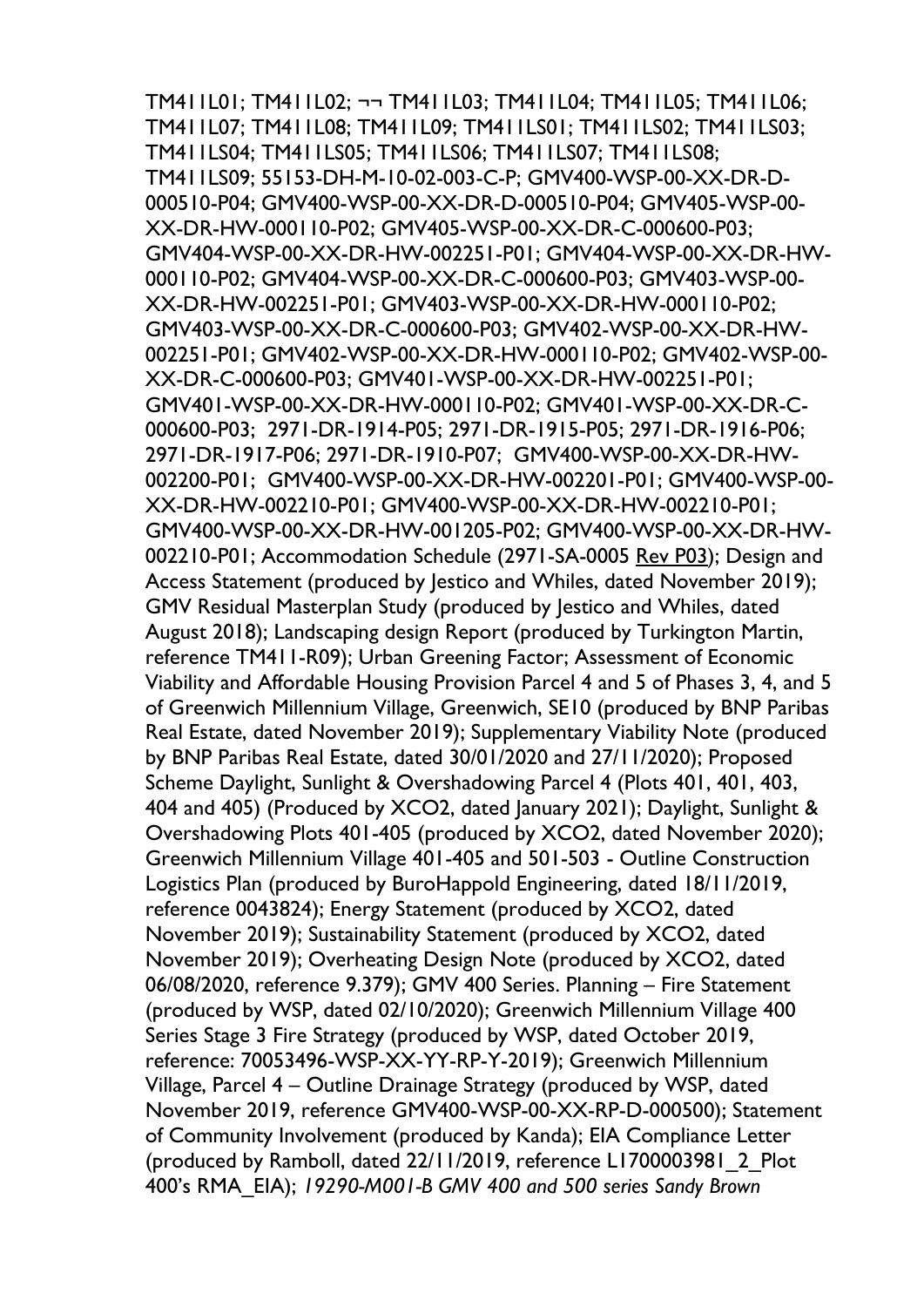*response to WBM, Safeguarded Wharf Operators, PLA and First Plan;* Covering Letter dated 25/11/2019

Reason: In the interests of good planning and to ensure that the development is carried out in accordance with the approved documents, plans and drawings submitted with the application and is acceptable to the local planning authority.

# **Condition 4 Noise Mitigation**

The development hereby permitted shall be carried out in strict accordance with the following documents and any mitigation required therein *and retained thereafter for the lifetime of the development:*

Planning condition 87: Internal and facade sound levels (produced by Sandy Brown, dated 22/11/2019, reference 19222-R01-C, Part 1 of 4); Building 401 & 402 facade sound insulation mark ups – balconies and windows (produced by Sandy Brown, dated 22/11/2019, reference 19222-R01-C, Part 2 of 4); Planning condition 87: Internal and facade sound levels (produced by Sandy Brown, dated 22/11/2019, reference 19223-R01-C, Part 3 of 4); Building 403, 404 & 405 facade sound insulation mark ups – balconies and windows (produced by Sandy Brown, dated 22/11/2019, reference 19223-R01-C, Part 4 of 4); Noise Memo, Response to WBM, Safeguarded Wharf Operators, PLA and First Plan (produced by Sandy Brown, dated 11/09/2020) *19290-M001-B GMV 400 and 500 series Sandy Brown response to WBM, Safeguarded Wharf Operators, PLA and First Plan*

Reason: To safeguard the amenities of neighbouring properties and the area generally and ensure compliance with Policies E(a) of the Royal Greenwich Local Plan: Core Strategy with Detailed Policies (July 2014).

## **Condition 8 Wheelchair Adaptable Dwellings Marketing – M4(3)(2)(a)**

- a. Prior to the commencement of the residential part of the development, full details of the accessible dwellings marketing strategy shall be submitted to, and approved in writing by, the Local Planning Authority. The wheelchair adaptable dwellings shall be marketed as such for a period of six months.
- b. On completion of the marketing period above, evidence of response to the marketing strategy shall be submitted to and approved *in writing* by, the Local Planning Authority in consultation with the Council's Occupational Therapist. Any allocated wheelchair adaptable units must comply with the provisions of M4(3)(2)(a) wheelchair adaptable at final completion.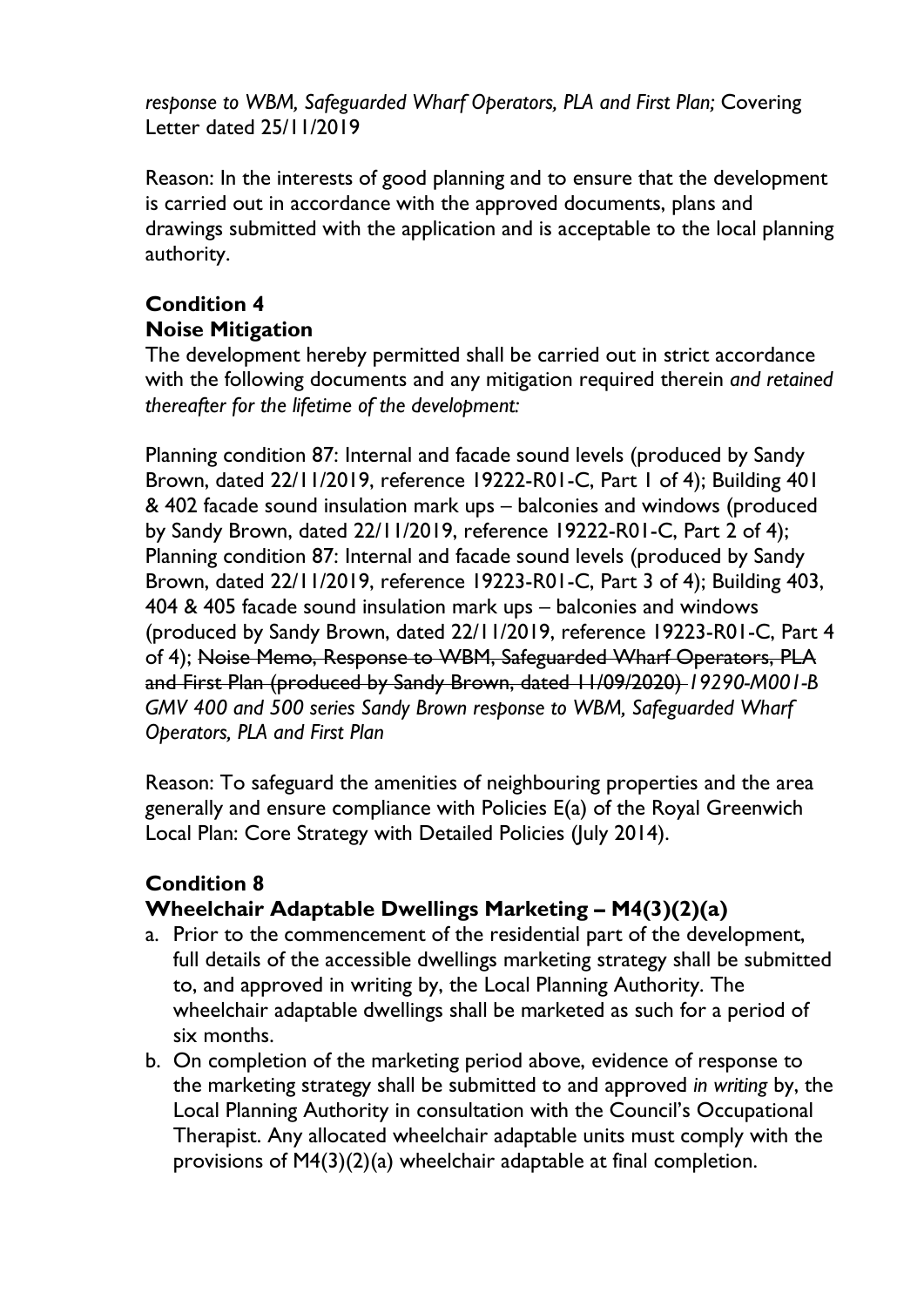c. If, after the end of the marketing period, the units are not to be occupied by wheelchair users, installation of a standard kitchen will be acceptable. A bath can also be installed over the installed level access shower.

Reason: To accord with Policy 3.8 of the London Plan (March 2016) and Policy H5 of the Royal Greenwich Local Plan: Core Strategy with Detailed Policies (2014).

# **Condition 9**

## **Energy Strategy**

- A) Within three-months of the practical completion of the Parcel 4 (Plots 401-405) of the development and prior to occupation, the following information should be provided to the Local Planning Authority for written approval:
	- i. technical information of the EC that the relevant plots will connect to, comprising of details of the pipe network (including the size and route, flow and return temperatures, total length of the heat network in metres (flow and return) distribution and transmission, updated diagram route, total plant heating capacity, total heat generated, total heat supplied to premises and how primary and secondary site heat network losses have been minimised, if any, thermal storage, efficiency and carbon intensity of the heat network for the connection of all apartments into the centralised heating network;
	- ii. evidence including commissioning of installation that the renewable/low carbon technologies to provide heat, hot water and green electricity are installed in accordance with Part ( B ) and, where applicable, certified under the Microgeneration Certification Scheme (MSC).
	- iii. Energy Performance Certificates [EPC's], detailed modelling output reports showing clearly the DER and TER from the "as built stage" to confirm compliance with the carbon dioxide savings achieved through energy efficiency measures and the energy servicing strategy approved under Part ( B ).
	- iv. SAP Thermal Bridging and SAP Overheating modelling output reports from the 'as built' stage to confirm compliance with Accredited Construction Details (ACDs) and minimisation of overhearing risk and Criterion 3 of the Building Regulations Part L 2013.
- B) Prior to the final completion of all residential units in Parcel 4 (Plots 401- 405) of the development, the approved residential units shall incorporate and maintain measures to achieve an overall reduction regulated CO2 emissions of at least 63% (equal to 447 tonnesCO2/yr), unless otherwise agreed with the Local Planning Authority, beyond Building Regulations Part L 2013 through the following carbon emission savings as detailed in the approved Energy Statement for Greenwich Millennium Village Parcel 4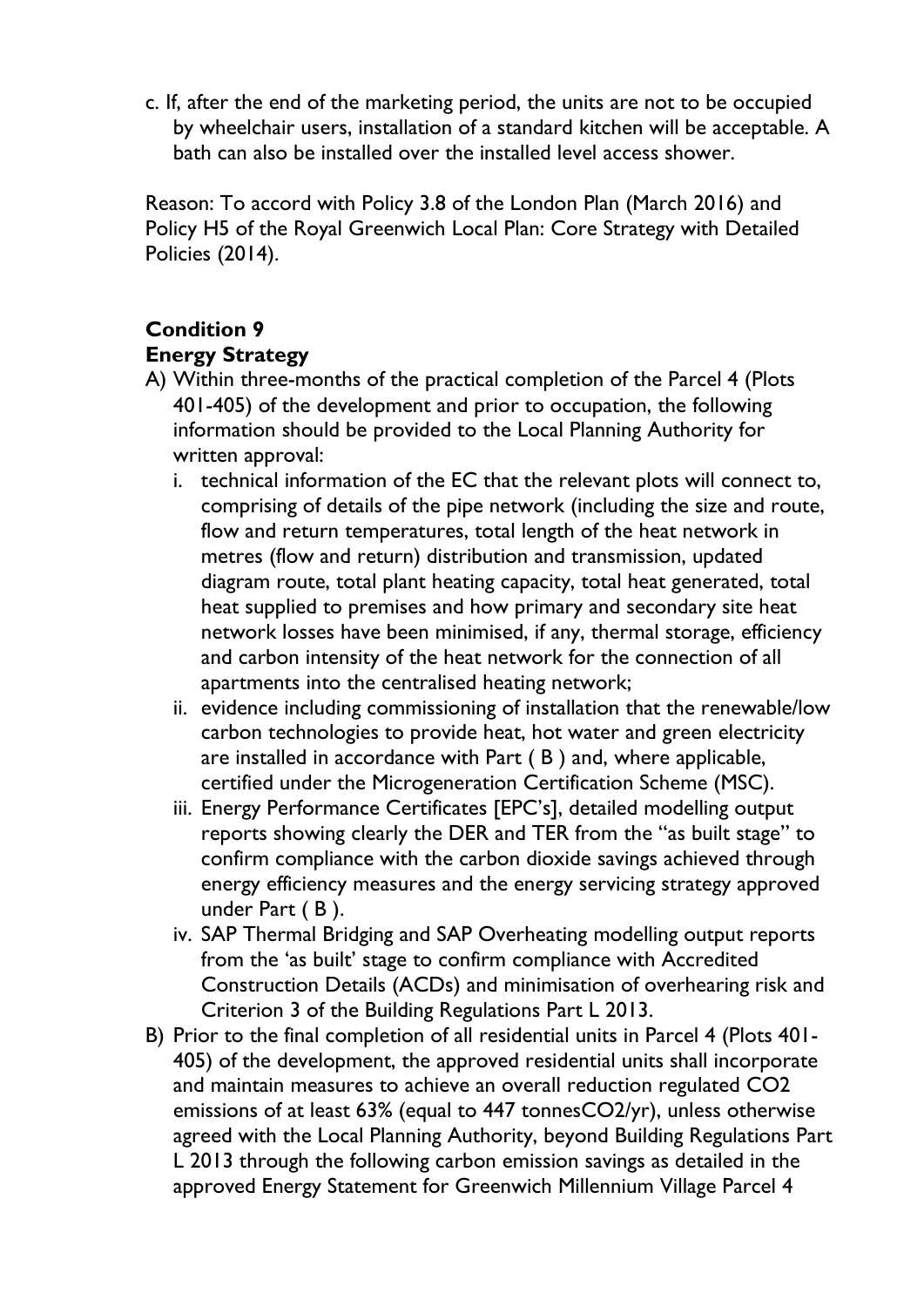(Plot 401, 402, 403, 404 and 405) (08 November 2019) and supplementary information (28/09/2020, 09, 10 & 15/ 01/2021) submitted by XCO2. *Evidence of compliance shall be submitted to the Local Planning Authority for approval in writing:*

- i. energy demand reduction measures to achieve at least annual carbon dioxide emission savings of 39 tonnes, equivalent to 5.5%, in regulated carbon dioxide (CO2) emissions over the compliant BR Part L 2013 base case.
- ii. Connection of Parcel 4 to Plot 504 EC of GMV site wide DHN for the provision of space heating and hot water to achieve at least annual carbon dioxide emission savings of 330 tonnes per year, equivalent to 49% in regulated carbon dioxide (CO2), beyond the Be Lean stage of the energy hierarchy.
- iii. Installation of 197.3kWp solar Photovoltaic (PV) system (including 23 no. 325W PV panels installed on GMV400s for Plot 503) to generate 150MWh/year of electricity and reduce the regulated CO2 emissions of 77.9 tonnes per year, equating to 23% in regulated carbon dioxide (CO2) emissions over the Be Clean case of the Energy Hierarchy.
- iv. Measures to reduce the carbon dioxide emissions associated with other energy uses not covered by Building Regulations (un-regulated), including smart meters and energy efficient appliances (where installed) should be incorporated prior to occupation and maintained in the development in perpetuity.
- C) The development shall be carried out in accordance with the details approved in Parts A and B of this condition and retained for the lifetime of the development.

Reason: To ensure that the residential units within the development hereby approved are energy efficient and to contribute to the avoidance of need for new fossil fuel or other primary energy generation capacity and to reduce emissions of greenhouse gases and to minimise the impact of building emissions on local air quality in the interests of health, in accordance with policies 3.2, 5.3, 5.5, 5.6 and 7.14 of the London Plan 2016, Policy E1 of the Royal Greenwich Local Plan: Core Strategy with Detailed Policies (July 2014), Royal Borough of Greenwich, Greener Greenwich SPD (2014) and the Mayor's Sustainable Design and Construction SPG (2014).

## **Condition 13**

## **Car Parking and Cycle Parking Spaces**

Notwithstanding the details shown on the drawings and documents in Condition 2, prior to the commencement of the development a revised plan shall be submitted to and approved in writing by the Local Planning Authority (in consultation with TfL) to demonstrate suitably visibility splays are provided for access into and out of the under-croft car parking areas within